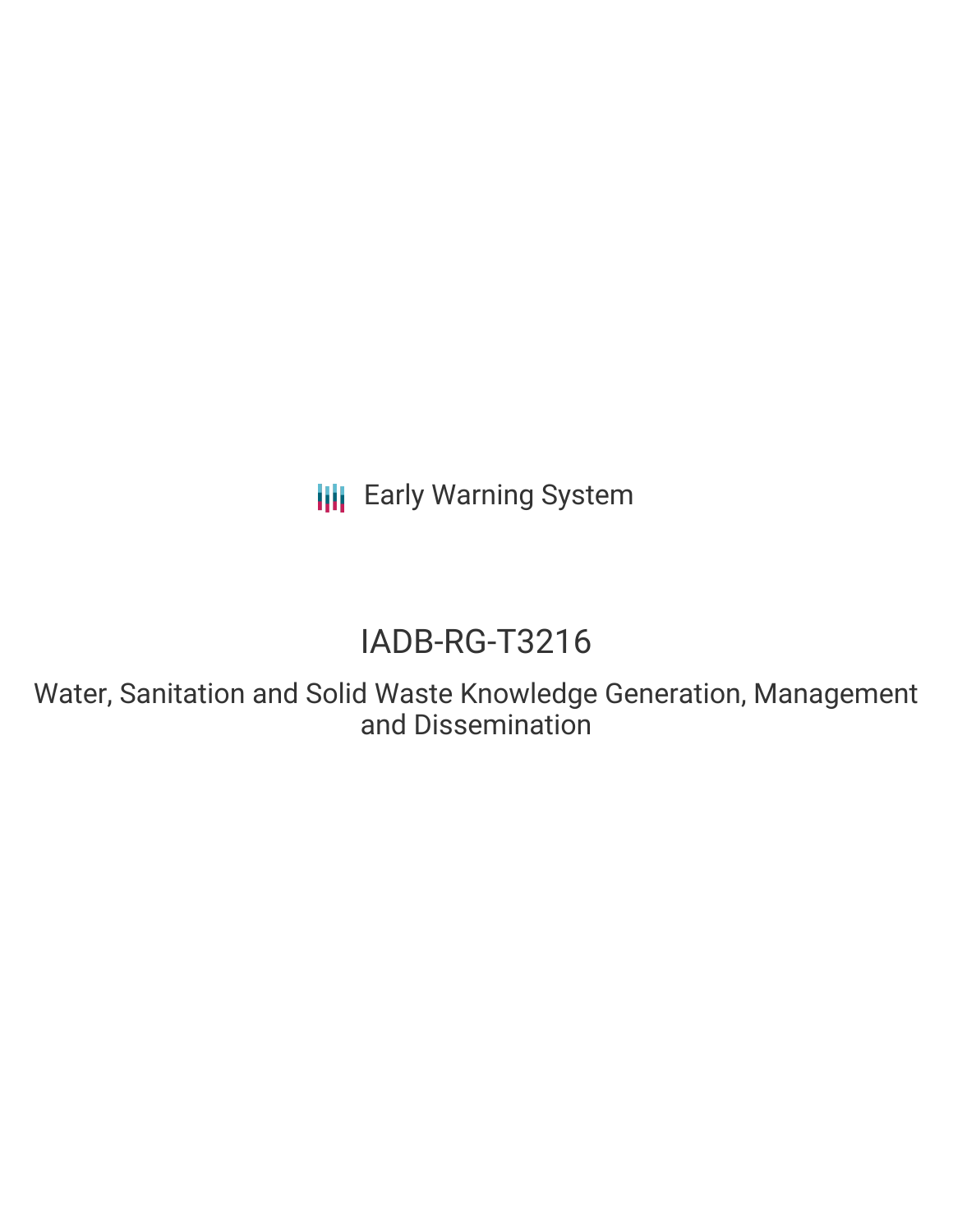

## **Quick Facts**

| <b>Financial Institutions</b>  | Inter-American Development Bank (IADB)      |
|--------------------------------|---------------------------------------------|
| <b>Status</b>                  | Active                                      |
| <b>Bank Risk Rating</b>        | С                                           |
| <b>Voting Date</b>             | 2018-04-25                                  |
| <b>Borrower</b>                | Regional                                    |
| <b>Sectors</b>                 | Technical Cooperation, Water and Sanitation |
| Investment Type(s)             | Grant                                       |
| <b>Investment Amount (USD)</b> | \$0.75 million                              |
| <b>Project Cost (USD)</b>      | $$0.75$ million                             |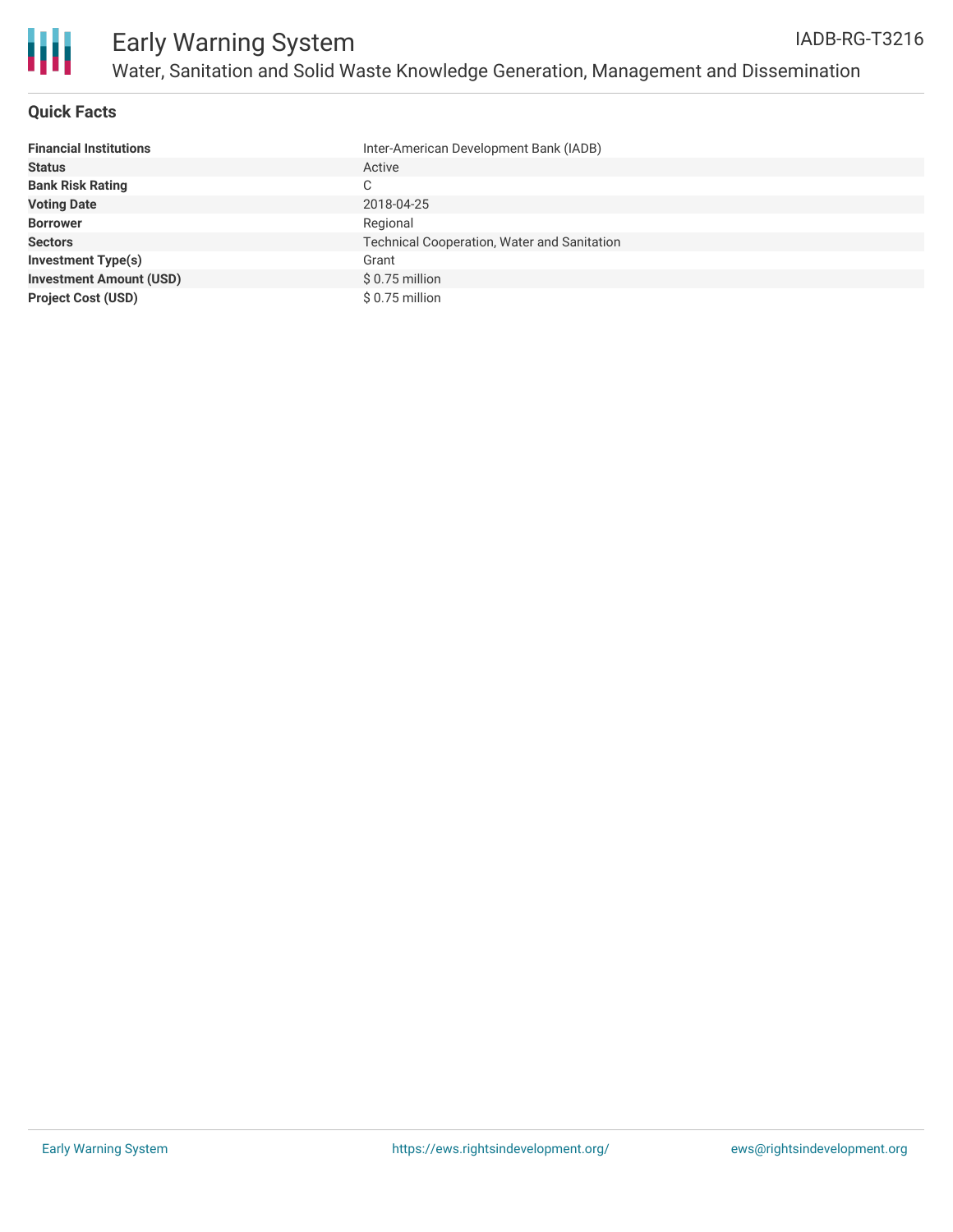

# **Project Description**

The objective of this TC is to provide support for the production, management and dissemination of knowledge that serves to assess needs and priorities, inform practices, advise clients and contribute to an evidence based approach to lending in the water, sanitation and solid waste sectors.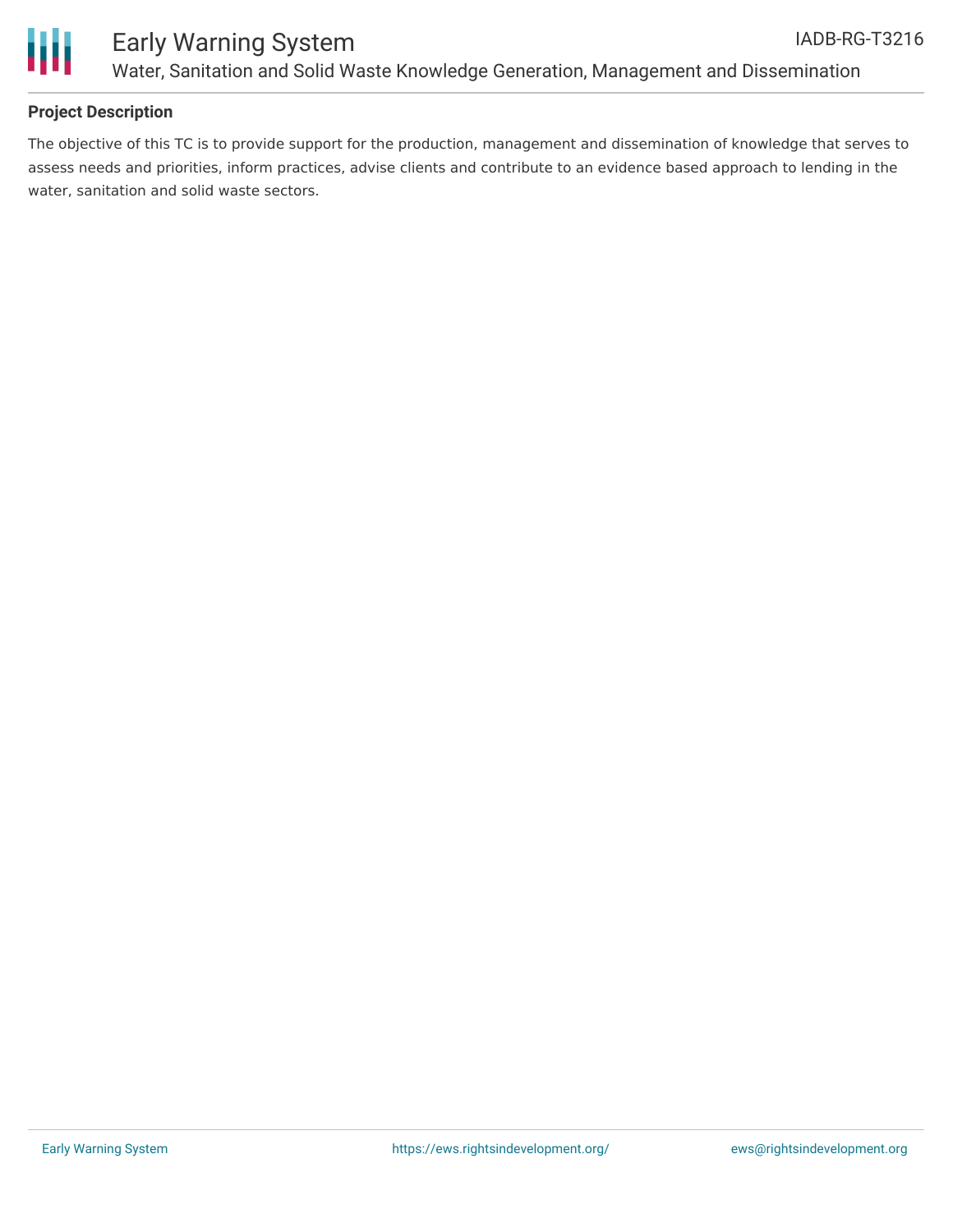

### **Investment Description**

• Inter-American Development Bank (IADB)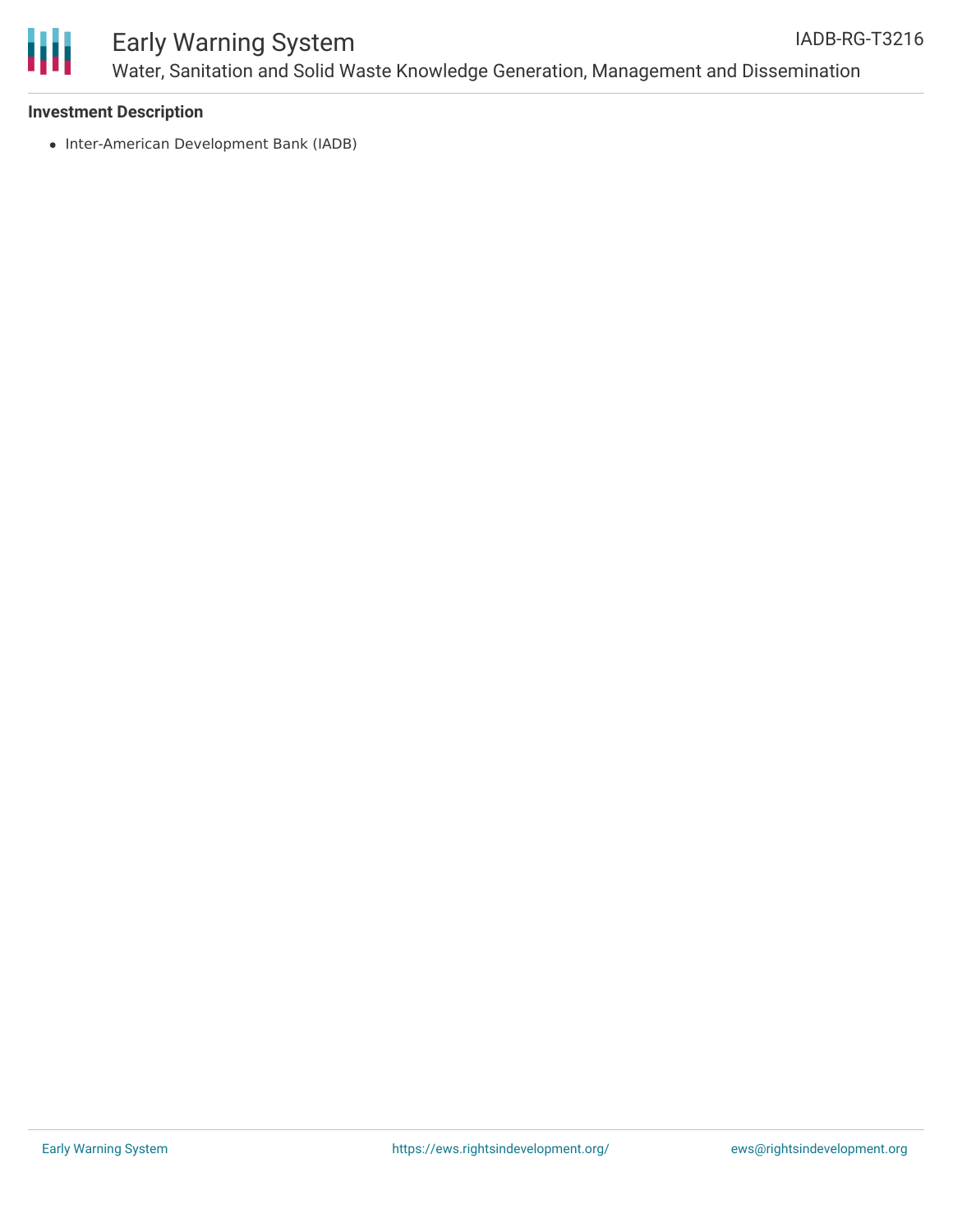

# **Contact Information**

### ACCOUNTABILITY MECHANISM OF IADB

The Independent Consultation and Investigation Mechanism (MICI) is the independent complaint mechanism and fact-finding body for people who have been or are likely to be adversely affected by an Inter-American Development Bank (IDB) or Inter-American Investment Corporation (IIC)-funded project. If you submit a complaint to MICI, they may assist you in addressing the problems you raised through a dispute-resolution process with those implementing the project and/or through an investigation to assess whether the IDB or IIC is following its own policies for preventing or mitigating harm to people or the environment. You can submit a complaint by sending an email to MICI@iadb.org. You can learn more about the MICI and how to file a complaint at http://www.iadb.org/en/mici/mici,1752.html (in English) or http://www.iadb.org/es/mici/mici,1752.html (Spanish).